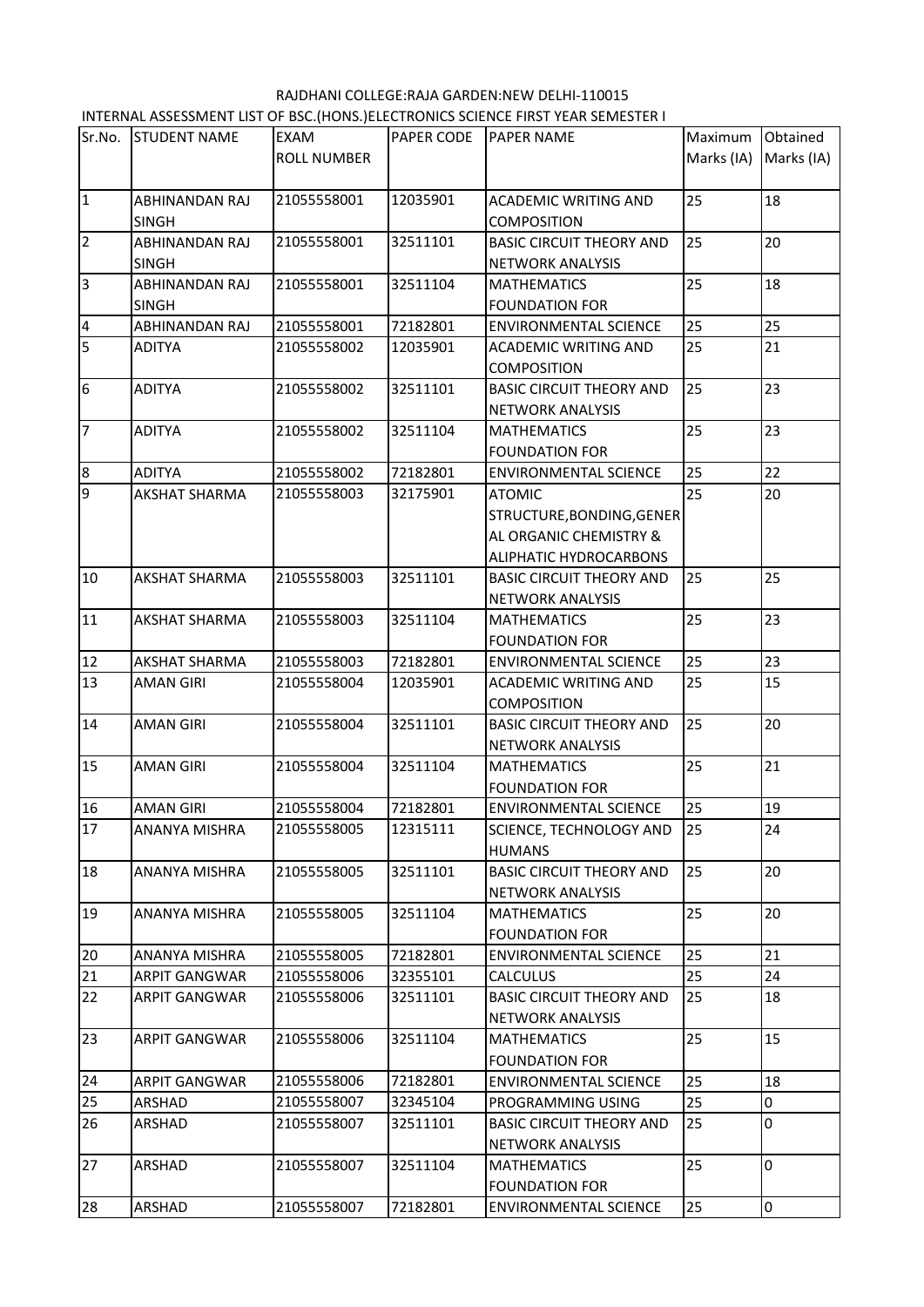| 29       | <b>AYUSH GUPTA</b>     | 21055558008 | 32355101             | <b>CALCULUS</b>                                 | 25 | 23 |
|----------|------------------------|-------------|----------------------|-------------------------------------------------|----|----|
| 30       | <b>AYUSH GUPTA</b>     | 21055558008 | 32511101             | <b>BASIC CIRCUIT THEORY AND</b>                 | 25 | 18 |
|          |                        |             |                      | <b>NETWORK ANALYSIS</b>                         |    |    |
| 31       | <b>AYUSH GUPTA</b>     | 21055558008 | 32511104             | <b>MATHEMATICS</b>                              | 25 | 17 |
|          |                        |             |                      | <b>FOUNDATION FOR</b>                           |    |    |
| 32       | <b>AYUSH GUPTA</b>     | 21055558008 | 72182801             | <b>ENVIRONMENTAL SCIENCE</b>                    | 25 | 22 |
| 33       | <b>GIRENDRA KUMAR</b>  | 21055558009 | 22415104             | <b>BUSINESS ORGANIZATION</b>                    | 25 | 22 |
|          |                        |             |                      | AND MANAGEMENT                                  |    |    |
| 34       | <b>GIRENDRA KUMAR</b>  | 21055558009 | 32511101             | <b>BASIC CIRCUIT THEORY AND</b>                 | 25 | 24 |
|          |                        |             |                      | <b>NETWORK ANALYSIS</b>                         |    |    |
| 35       | <b>GIRENDRA KUMAR</b>  | 21055558009 | 32511104             | <b>MATHEMATICS</b>                              | 25 | 25 |
|          |                        |             |                      | <b>FOUNDATION FOR</b>                           |    |    |
| 36       | <b>GIRENDRA KUMAR</b>  | 21055558009 | 72182801             | <b>ENVIRONMENTAL SCIENCE</b>                    | 25 | 24 |
| 37       | <b>GOURAV</b>          | 21055558010 | 32355101             | <b>CALCULUS</b>                                 | 25 | 23 |
| 38       | <b>GOURAV</b>          | 21055558010 | 32511101             | <b>BASIC CIRCUIT THEORY AND</b>                 | 25 | 22 |
|          |                        |             |                      | <b>NETWORK ANALYSIS</b>                         |    |    |
| 39       | GOURAV                 | 21055558010 | 32511104             | <b>MATHEMATICS</b>                              | 25 | 15 |
|          |                        |             |                      | <b>FOUNDATION FOR</b>                           |    |    |
| 40       | <b>GOURAV</b>          | 21055558010 | 72182801             | <b>ENVIRONMENTAL SCIENCE</b>                    | 25 | 22 |
| 41       | <b>GULSHAN YADAV</b>   | 21055558011 | 32355101             | <b>CALCULUS</b>                                 | 25 | 23 |
| 42       | <b>GULSHAN YADAV</b>   | 21055558011 | 32511101             | <b>BASIC CIRCUIT THEORY AND</b>                 | 25 | 17 |
|          |                        |             |                      | <b>NETWORK ANALYSIS</b>                         |    | 5  |
| 43       | <b>GULSHAN YADAV</b>   | 21055558011 | 32511104             | <b>MATHEMATICS</b>                              | 25 |    |
|          | <b>GULSHAN YADAV</b>   | 21055558011 |                      | <b>FOUNDATION FOR</b>                           | 25 | 23 |
| 44<br>45 | <b>HARSH KUMAR JHA</b> | 21055558012 | 72182801<br>32355101 | <b>ENVIRONMENTAL SCIENCE</b><br><b>CALCULUS</b> | 25 | 25 |
| 46       | HARSH KUMAR JHA        | 21055558012 | 32511101             | <b>BASIC CIRCUIT THEORY AND</b>                 | 25 | 20 |
|          |                        |             |                      | <b>NETWORK ANALYSIS</b>                         |    |    |
| 47       | <b>HARSH KUMAR JHA</b> | 21055558012 | 32511104             | <b>MATHEMATICS</b>                              | 25 | 17 |
|          |                        |             |                      | <b>FOUNDATION FOR</b>                           |    |    |
| 48       | HARSH KUMAR JHA        | 21055558012 | 72182801             | <b>ENVIRONMENTAL SCIENCE</b>                    | 25 | 25 |
| 49       | <b>HARSHIT</b>         | 21055558013 | 12035901             | <b>ACADEMIC WRITING AND</b>                     | 25 | 17 |
|          |                        |             |                      | <b>COMPOSITION</b>                              |    |    |
| 50       | <b>HARSHIT</b>         | 21055558013 | 32511101             | <b>BASIC CIRCUIT THEORY AND</b>                 | 25 | 21 |
|          |                        |             |                      | <b>NETWORK ANALYSIS</b>                         |    |    |
| 51       | <b>HARSHIT</b>         | 21055558013 | 32511104             | <b>MATHEMATICS</b>                              | 25 | 20 |
|          |                        |             |                      | <b>FOUNDATION FOR</b>                           |    |    |
| 52       | <b>HARSHIT</b>         | 21055558013 | 72182801             | <b>ENVIRONMENTAL SCIENCE</b>                    | 25 | 19 |
| 53       | <b>ISHAN</b>           | 21055558014 | 32355101             | <b>CALCULUS</b>                                 | 25 | 24 |
| 54       | <b>ISHAN</b>           | 21055558014 | 32511101             | <b>BASIC CIRCUIT THEORY AND</b>                 | 25 | 22 |
|          |                        |             |                      | <b>NETWORK ANALYSIS</b>                         |    |    |
| 55       | <b>ISHAN</b>           | 21055558014 | 32511104             | <b>MATHEMATICS</b>                              | 25 | 23 |
|          |                        |             |                      | <b>FOUNDATION FOR</b>                           |    |    |
| 56       | <b>ISHAN</b>           | 21055558014 | 72182801             | <b>ENVIRONMENTAL SCIENCE</b>                    | 25 | 22 |
| 57       | KRISHAN                | 21055558015 | 32355101             | <b>CALCULUS</b>                                 | 25 | 0  |
| 58       | KRISHAN                | 21055558015 | 32511101             | <b>BASIC CIRCUIT THEORY AND</b>                 | 25 | 5  |
|          |                        |             |                      | <b>NETWORK ANALYSIS</b>                         |    |    |
| 59       | KRISHAN                | 21055558015 | 32511104             | <b>MATHEMATICS</b>                              | 25 | 5  |
|          |                        |             |                      | <b>FOUNDATION FOR</b>                           |    |    |
| 60       | <b>KRISHAN</b>         | 21055558015 | 72182801             | <b>ENVIRONMENTAL SCIENCE</b>                    | 25 | 0  |
| 61       | <b>MILAN SINGH</b>     | 21055558016 | 32355101             | <b>CALCULUS</b>                                 | 25 | 25 |
| 62       | <b>MILAN SINGH</b>     | 21055558016 | 32511101             | <b>BASIC CIRCUIT THEORY AND</b>                 | 25 | 24 |
|          | <b>RATHORE</b>         |             |                      | NETWORK ANALYSIS                                |    |    |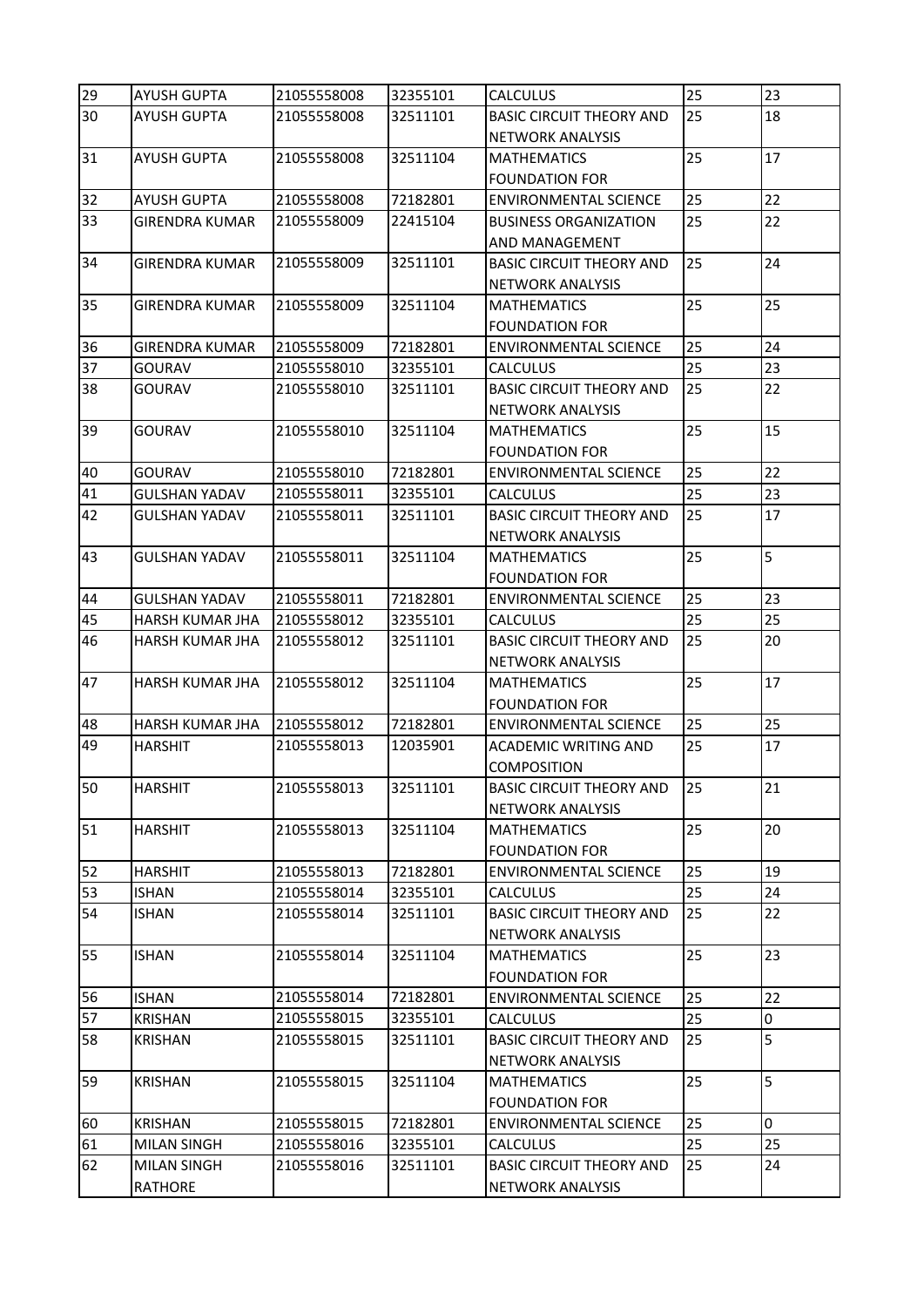| 63      | <b>MILAN SINGH</b>   | 21055558016 | 32511104 | <b>MATHEMATICS</b>                                         | 25 | 21 |
|---------|----------------------|-------------|----------|------------------------------------------------------------|----|----|
|         | <b>RATHORE</b>       |             |          | <b>FOUNDATION FOR</b>                                      |    |    |
| 64      | <b>MILAN SINGH</b>   | 21055558016 | 72182801 | <b>ENVIRONMENTAL SCIENCE</b>                               | 25 | 25 |
| 65      | <b>NEHA KUMARI</b>   | 21055558017 | 12315111 | SCIENCE, TECHNOLOGY AND<br><b>HUMANS</b>                   | 25 | 24 |
| 66      | <b>NEHA KUMARI</b>   | 21055558017 | 32511101 | <b>BASIC CIRCUIT THEORY AND</b><br><b>NETWORK ANALYSIS</b> | 25 | 22 |
| 67      | <b>NEHA KUMARI</b>   | 21055558017 | 32511104 | <b>MATHEMATICS</b><br><b>FOUNDATION FOR</b>                | 25 | 21 |
| 68      | <b>NEHA KUMARI</b>   | 21055558017 | 72182801 | <b>ENVIRONMENTAL SCIENCE</b>                               | 25 | 24 |
| 69      | NIKHIL YADAV         | 21055558018 | 32225101 | <b>ELECTRICITY AND</b>                                     | 25 | 24 |
| 70      | NIKHIL YADAV         | 21055558018 | 32511101 | <b>BASIC CIRCUIT THEORY AND</b>                            | 25 | 21 |
|         |                      |             |          | NETWORK ANALYSIS                                           |    |    |
| 71      | NIKHIL YADAV         | 21055558018 | 32511104 | <b>MATHEMATICS</b>                                         | 25 | 15 |
|         |                      |             |          | <b>FOUNDATION FOR</b>                                      |    |    |
| 72      | <b>NIKHIL YADAV</b>  | 21055558018 | 72182801 | <b>ENVIRONMENTAL SCIENCE</b>                               | 25 | 23 |
| 73      | NITIN CHAUHAN        | 21055558019 | 22415104 | <b>BUSINESS ORGANIZATION</b>                               | 25 | 22 |
|         |                      |             |          | AND MANAGEMENT                                             |    |    |
| 74      | <b>NITIN CHAUHAN</b> | 21055558019 | 32511101 | <b>BASIC CIRCUIT THEORY AND</b>                            | 25 | 23 |
|         |                      |             |          | NETWORK ANALYSIS                                           |    |    |
| 75      | <b>NITIN CHAUHAN</b> | 21055558019 | 32511104 | <b>MATHEMATICS</b><br><b>FOUNDATION FOR</b>                | 25 | 25 |
| 76      | <b>NITIN CHAUHAN</b> | 21055558019 | 72182801 | <b>ENVIRONMENTAL SCIENCE</b>                               | 25 | 25 |
| $77 \,$ | PIYANSHU             | 21055558020 | 12325901 | NATIONALISM IN INDIA                                       | 25 | 16 |
| 78      | PIYANSHU             | 21055558020 | 32511101 | <b>BASIC CIRCUIT THEORY AND</b>                            | 25 | 17 |
|         |                      |             |          | NETWORK ANALYSIS                                           |    |    |
| 79      | PIYANSHU             | 21055558020 | 32511104 | <b>MATHEMATICS</b>                                         | 25 | 13 |
|         |                      |             |          | <b>FOUNDATION FOR</b>                                      |    |    |
| 80      | PIYANSHU             | 21055558020 | 72182801 | <b>ENVIRONMENTAL SCIENCE</b>                               | 25 | 19 |
| 81      | <b>RASHI</b>         | 21055558021 | 22415104 | <b>BUSINESS ORGANIZATION</b>                               | 25 | 23 |
|         |                      |             |          | AND MANAGEMENT                                             |    |    |
| 82      | RASHI                | 21055558021 | 32511101 | <b>BASIC CIRCUIT THEORY AND</b>                            | 25 | 21 |
|         |                      |             |          | <b>NETWORK ANALYSIS</b>                                    |    |    |
| 83      | <b>RASHI</b>         | 21055558021 | 32511104 | <b>MATHEMATICS</b>                                         | 25 | 21 |
|         |                      |             |          | <b>FOUNDATION FOR</b>                                      |    |    |
| 84      | RASHI                | 21055558021 | 72182801 | <b>ENVIRONMENTAL SCIENCE</b>                               | 25 | 23 |
| 85      | SAHIL                | 21055558022 | 22415104 | <b>BUSINESS ORGANIZATION</b>                               | 25 | 21 |
|         |                      |             |          | AND MANAGEMENT                                             |    |    |
| 86      | <b>SAHIL</b>         | 21055558022 | 32511101 | <b>BASIC CIRCUIT THEORY AND</b>                            | 25 | 24 |
|         |                      |             |          | <b>NETWORK ANALYSIS</b>                                    |    |    |
| 87      | <b>SAHIL</b>         | 21055558022 | 32511104 | <b>MATHEMATICS</b><br><b>FOUNDATION FOR</b>                | 25 | 15 |
| 88      | SAHIL                | 21055558022 | 72182801 | <b>ENVIRONMENTAL SCIENCE</b>                               | 25 | 20 |
| 89      | VIDHI                | 21055558023 | 22415104 | <b>BUSINESS ORGANIZATION</b>                               | 25 | 22 |
|         |                      |             |          | AND MANAGEMENT                                             |    |    |
| 90      | VIDHI                | 21055558023 | 32511101 | <b>BASIC CIRCUIT THEORY AND</b>                            | 25 | 21 |
|         |                      |             |          | <b>NETWORK ANALYSIS</b>                                    |    |    |
| 91      | VIDHI                | 21055558023 | 32511104 | <b>MATHEMATICS</b>                                         | 25 | 18 |
|         |                      |             |          | <b>FOUNDATION FOR</b>                                      |    |    |
| 92      | <b>VIDHI</b>         | 21055558023 | 72182801 | <b>ENVIRONMENTAL SCIENCE</b>                               | 25 | 23 |
| 93      | VIKKY KUMAR          | 21055558024 | 32345104 | PROGRAMMING USING                                          | 25 | 0  |
| 94      | VIKKY KUMAR          | 21055558024 | 32511101 | <b>BASIC CIRCUIT THEORY AND</b>                            | 25 | 0  |
|         |                      |             |          | NETWORK ANALYSIS                                           |    |    |